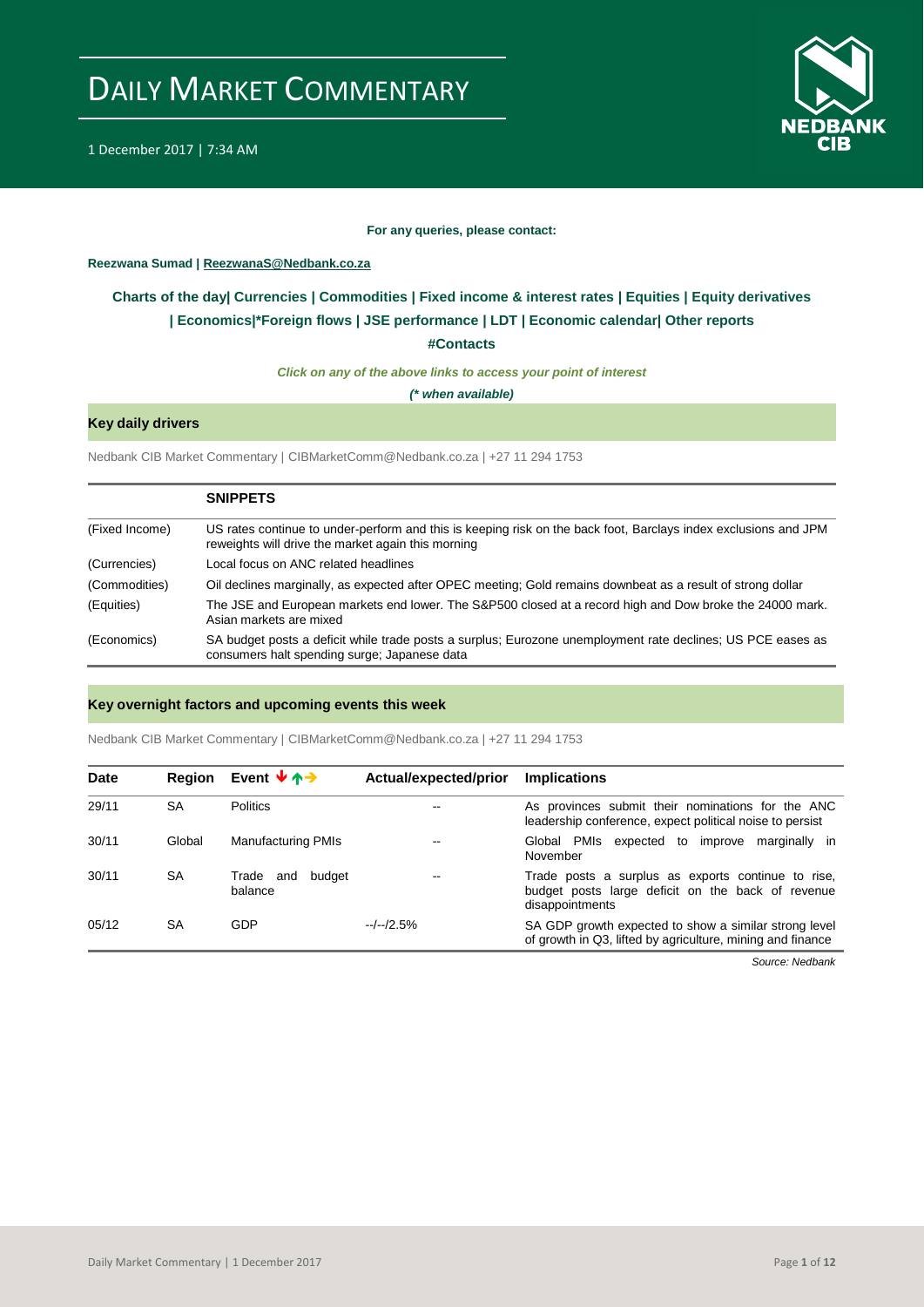

# <span id="page-1-0"></span>**Fixed income and interest rates [back to top](#page-0-0)** back to top

Bond flow sales |+2711 535 4021 | Corporate Money Markets | +2711 535 4007 | Business Bank Money Markets | +2711 535 4006

|                                 |            | Δ              | $\Lambda$       | $\Lambda$  | <b>Month</b> |
|---------------------------------|------------|----------------|-----------------|------------|--------------|
| <b>Bonds</b>                    | Last price | 1 <sub>d</sub> | <b>MTD</b>      | <b>YTD</b> | trend        |
|                                 | %          | bps            | bps             | bps        |              |
| R204-1.1 yrs                    | 7.56       | $-0.05$        | $-0.05$         | $-36.95$   | ⊕            |
| R208-3.3 yrs                    | 8.33       | 0.70           | 0.70            | 4.90       | ⇑            |
| R186-9.1 yrs                    | 9.33       | 1.00           | 1.00            | 42.10      | ♠            |
| R2048-30.2 yrs                  | 10.32      | 0.55           | 0.55            | 70.15      | ♠            |
| <b>US 10 yr</b>                 | 2.40       | $-0.62$        | $-0.62$         | $-4.08$    | ⊕            |
| <b>UK 10 yr</b>                 | 1.33       | $-0.80$        | $-0.20$         | 9.10       | ⊕            |
| German 10 yr                    | 0.37       | $-1.80$        | 0.40            | 15.90      | ♠            |
| Japan 10 yr                     | 0.04       | $-0.10$        | $-0.10$         | $-0.80$    | ⊕            |
|                                 |            | Δ              | Δ               | Δ          | <b>Month</b> |
| <b>Money Market</b>             | Last price | 1 <sub>d</sub> | <b>MTD</b>      | <b>YTD</b> | trend        |
|                                 | %          | bps            | bps             | bps        |              |
| SA repo rate                    | 6.75       | 0.00           | 0.00            | $-25.00$   | ⇛            |
| SA prime rate                   | 10.25      | 0.00           | 0.00            | $-25.00$   | ⇛            |
| SA CPI (MTD = previous month)   | 4.80       |                | $-30.00$        |            | ⊕            |
| SA 3m JIBAR                     | 7.13       | 0.00           | 7.50            | $-23.30$   | ↟            |
| SA 3m NCD                       | 7.10       | 0.00           | 0.00            | $-27.50$   | ⇛            |
| SA 6m NCD                       | 7.70       | 0.00           | 0.00            | $-27.50$   | ⇛            |
| SA 12m NCD                      | 8.33       | 0.00           | 0.00            | $-12.50$   | ⇛            |
| US 3m LIBOR                     | 1.49       | 0.68           | 10.62           | 48.95      | ⇑            |
| UK 3m LIBOR                     | 0.52       | 0.00           | 8.18            | 15.48      | ⇑            |
| Japan 3m LIBOR                  | $-0.02$    | $-0.60$        | 2.81            | 3.06       | ♠            |
| Source: Bloomberg & Nedbank CIB | Time       |                | 2017/12/0107:25 |            |              |

|                                  |            | $\overline{\mathbf{A}}$ | $\overline{\mathbf{v}}$ | $\Delta$   | <b>Month</b> |
|----------------------------------|------------|-------------------------|-------------------------|------------|--------------|
| <b>FRAs and Swaps</b>            | Last price | 1 <sub>d</sub>          | <b>MTD</b>              | <b>YTD</b> | trend        |
|                                  | %          | bps                     | bps                     | bps        |              |
| 3X6 FRA                          | 7.26       | $-0.50$                 | $-0.50$                 | $-13.50$   | ⊕            |
| 6X9 FRA                          | 7.51       | 12.00                   | 12.00                   | 9.00       | ⇑            |
| 9X12 FRA                         | 7.46       | $-1.00$                 | $-1.00$                 | 1.00       | ⇩            |
| <b>18X21 FRA</b>                 | 7.74       | $-2.00$                 | $-2.00$                 | 21.00      | ⊕            |
| SA 2yr Swap                      | 7.50       | 0.45                    | 0.45                    | 4.08       | ⇑            |
| SA 3yr Swap                      | 7.69       | $-0.77$                 | $-0.77$                 | 13.61      | ⊕            |
| SA 5yr Swap                      | 8.01       | $-3.00$                 | $-3.00$                 | 19.90      | ⊕            |
| SA 10yr Swap                     | 8.52       | $-4.00$                 | $-4.00$                 | 18.90      | ⊕            |
| SA 15yr Swap                     | 8.75       | $-4.50$                 | $-4.50$                 | 26.50      | ⊕            |
|                                  |            | Δ                       | Δ                       | Δ          | <b>Month</b> |
| <b>Spreads</b>                   | Last price | 1 <sub>d</sub>          | <b>MTD</b>              | <b>YTD</b> | trend        |
|                                  | %          | bps                     | bps                     | bps        |              |
| 2v10v                            | $-1.01$    | 4.45                    | 4.45                    | $-14.82$   | ⇑            |
| 3v10v                            | $-0.82$    | 3.23                    | 3.23                    | $-5.29$    | ⇑            |
| R186-R204                        | 1.77       | 1.05                    | 1.05                    | 79.05      | ⇑            |
| R2048-R186                       | 0.99       | $-0.45$                 | $-0.45$                 | 28.05      | ⊕            |
| 5y-R186                          | $-1.32$    | $-4.00$                 | $-4.00$                 | $-22.20$   | ⊕            |
| 10y-R186                         | $-0.82$    | $-5.00$                 | $-5.00$                 | $-23.20$   | ⊕            |
| 15y-R186                         | $-0.58$    | $-5.50$                 | $-5.50$                 | $-15.60$   | ⇩            |
| SA 5yr CDS spread - basis points | 181.00     | 0.50                    | 0.50                    | $-34.00$   | ⇑            |
| Source: Bloomberg & Nedbank CIB  | Time       |                         | 2017/12/0107:25         |            |              |

 US rates continue to under-perform on the US tax bill and this is keeping risk on the back foot. SAGBs start the month slightly weaker than we went out last night but pretty much at the 16h30 MTM. Barclays index exclusions and JPM reweights will drive the market again this morning, but from next week it's all about the elective conference where many experts will opine on the likely outcome, treat each one with caution.

 The successful switch auction yesterday brought a lot of DV01 into the market, and interestingly there appears a larger than usual foreign participation, presumably JP index related, but this data distorts the JSE inflow/outflow stats for the day.

Source: Fixed income trading desk

#### **US 10 year yield**

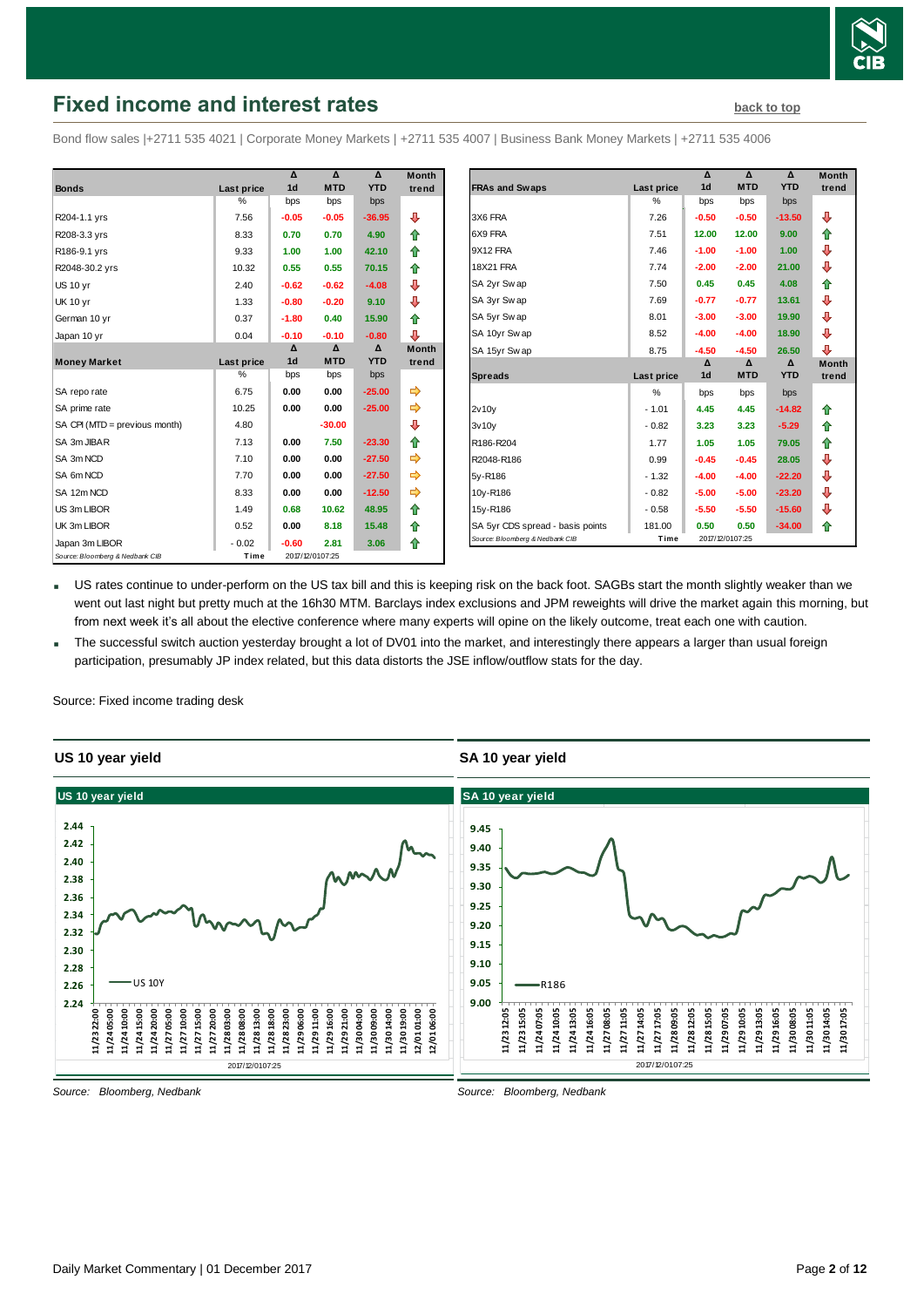

# <span id="page-2-0"></span>**Currencies [back to top](#page-0-0)**

Business Banking FX | +27 11 535 4003 | Corporate FX | +2711 535 4002 | Institutional FX | +2711 535 4005

- The local trading session was again subdued, for the majority of our session the rand traded with a marginally firmer bias, touching a best level of 13.5575 on the day, before closing the day trading in the low 13.60s, In the overnight session the rand traded weaker, along with risk generally, this as there was some optimism regarding the U.S tax overhaul. This morning the rand is currently trading at 113.7300, EURZAR trading at 16.3550 and GBPZAR is at 18.5700.
- On the international front, after another generally subdued session, the major currency pairs found some support in the wake of a broadly weaker dollar, EURUSD trading from a low of 1.1810 to the current levels around 1.1912.
- Gold has continues to slide after having found support earlier in the week, this morning some 10 dollars off from the same time yesterday at 1275.00.
- Data releases scheduled for today, locally we have the Barclays manufacturing PMI and new vehicle sales , from Europe we have manufacturing PMI for Italy, France, Germany and the zone as well as Italian GDP, from the U.S we have manufacturing and ISM PMI as well construction spending.
- **Majors Last price %Δ -1d %Δ MTD YTD USD** trend **GBPUSD** 1.35 **0.14 0.14 9.63 1.60** USD weakness **EURUSD** 1.19 **0.18 0.18 13.27 1** USD weakness USDJPY 112.56 **0.04 0.04 -3.91** # USD strength USDAUD 1.32 **0.00 0.00 −4.78 →** USD weakness **Rand crosses Last price %Δ -1d %Δ MTD %Δ ZAR** trend USDZAR 13.73 **0.22 0.22 -0.09** # ZAR weakness **GBPZAR** 18.57 **0.36 0.36 8.76 1** ZAR weakness **EURZAR** 16.36 **0.41 0.41 11.64 2AR weakness AUDZAR** 10.38 **0.24 0.24 4.64 <b>1** ZAR weakness ZARJPY 8.20 **-0.18 -0.18 -4.03** # ZAR weakness **African FX Last price %Δ -1d %Δ MTD %Δ ZAR** trend 2.020 Month 22AR tree 1d MTD YD trend<br>African FX Last price -1d MTD YTD trend ZAR trend<br>ZARMWK (Malaw ian kw acha) 52.89 -0.20 -0.20 -0.17 ↓ ZAR weakness ZARBWP (Botsw ana pula) 0.75 **-0.28 -0.28 -3.50** # ZAR weakness ZARKES (Kenyan shilling) 7.51 **-0.24 -0.24 0.63** + ZAR weakness ZARMUR (Mauritian rupee) 2.45 **-0.31 -0.31 -6.90** # ZAR weakness ZARNGN (Nigerian naira) 26.26 **0.04 0.04 12.64** # ZAR strength ZARGHS (Ghanian cedi) 0.33 **0.09 0.09 6.66** # ZAR strength 2ARNGN (Nigerian naira) 26.26 **0.04 0.04 12.64 ↑ ZAR strength**<br>2ARGHS (Ghanian cedi) 0.33 0.09 0.09 6.66 ↑ ZAR strength<br>2ARZMW (Zambian kw acha) 0.74 **-0.22 -0.22** 1.75 ↓ ZAR weakness **ZARZMV (Zambian kw acha)**  $0.74$  **-0.22 -0.22** 1.75 **↓** ZAR weakness<br>**ZARMZN (Mozambican metical) 4.45 -0.24 -0.24 -17.06 ↓** ZAR weakness<br>*Source: Bloomberg & Nedbank CIB* Time 2017/12/010725 **Month trend Month trend Month**  trend  $07:25$
- Possible trading range in the rand today 13.6000 to 13.9000

*\*Please note that the sign on the % change reflects the change on the headline number. The narrative indicates the trend direction over the month. For trade in any of these currencies, contact our FX dealing desks*



**USDZAR**

*Source: Bloomberg, Nedbank*

**EUR/USD**



*Source: Bloomberg, Nedbank*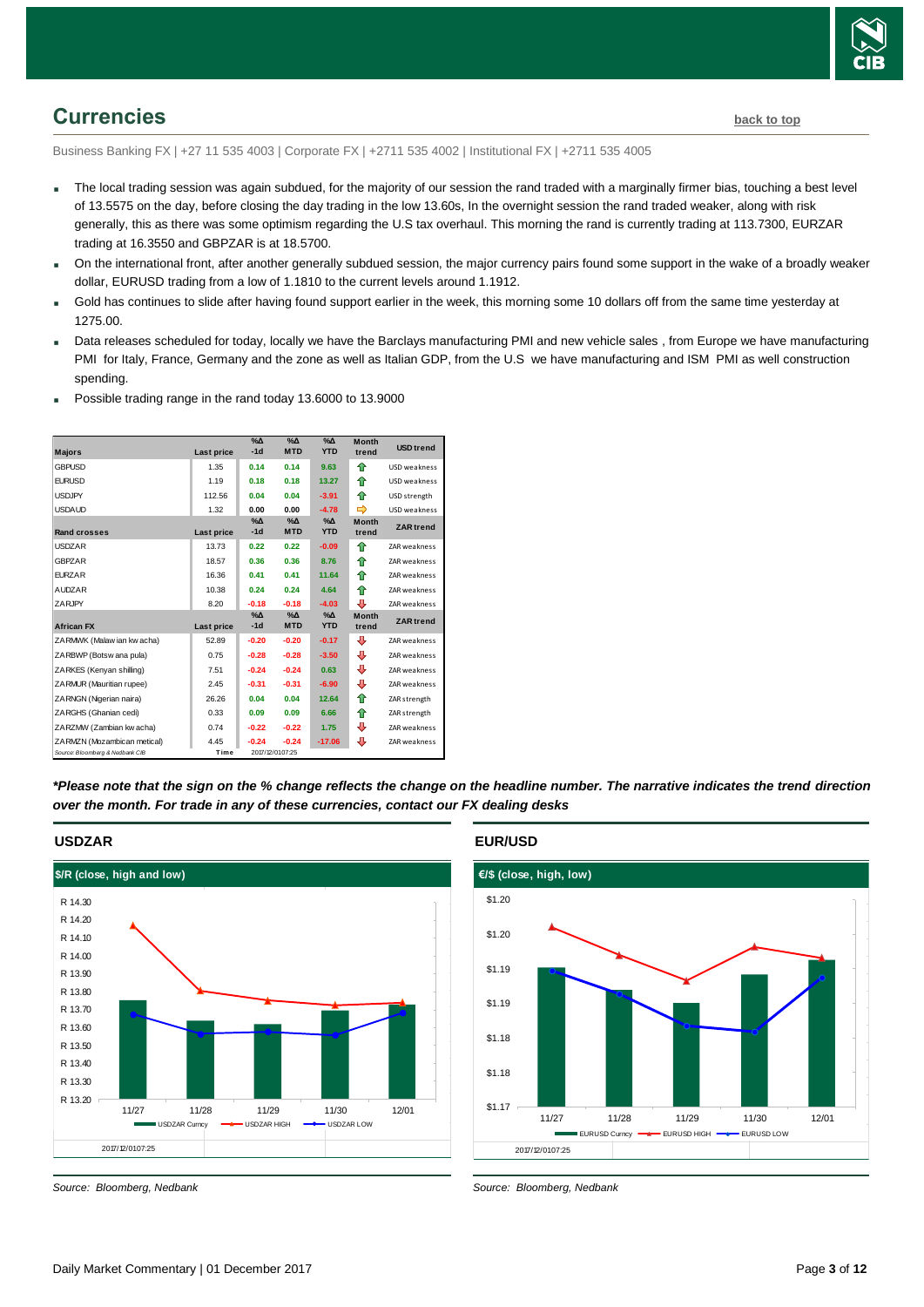# <span id="page-3-0"></span>**Commodities [back to top](#page-0-0)**

Nedbank CIB Market Commentary | CIBMarketComm@Nedbank.co.za | +27 11 294 1753| +27 11 535 4038

- Oil extended gains as OPEC agreed to prolong production cuts through to the end of 2018 in an effort to drain a global glut. Futures added 0.4% after rising 0.2% Thursday.
- Gold set for weekly decline as global investors optimistic amid developments in U.S. tax reform bill, with final vote expected by end of week. Bullion for immediate delivery -0.9% this week.

#### Source: Bloomberg

| <b>Commodities</b>              | Last price | $% \Delta$<br>$-1d$ | $\% \Delta$<br><b>MTD</b> | $\%$ $\Delta$<br><b>YTD</b> | <b>Month</b><br>trend |
|---------------------------------|------------|---------------------|---------------------------|-----------------------------|-----------------------|
| Brent near future (\$)          | 63.18      | $-0.68$             | 2.95                      | 11.19                       | ⇑                     |
| WTI crude (\$)                  | 57.68      | $-0.53$             | 6.07                      | 7.37                        | ⇑                     |
| Gold spot (\$)                  | 1 295.60   | 0.08                | 1.99                      | 12.91                       | 1                     |
| Platinum spot (\$)              | 949.90     | $-0.38$             | 3.42                      | 5.18                        | ⇑                     |
| SA w hite maize spot (R)        | 1 907.00   | $-1.24$             | $-4.65$                   | $-46.16$                    | J                     |
| Source: Bloomberg & Nedbank CIB | Time       |                     | 2017/11/29 07:21          |                             |                       |

**SA white maize**



*Source: Bloomberg, Nedbank*

### **Brent Crude vs West Texas Intermediate**



*Source: Bloomberg, Nedbank*

#### **Platinum vs Gold**



*Source: Bloomberg, Nedbank*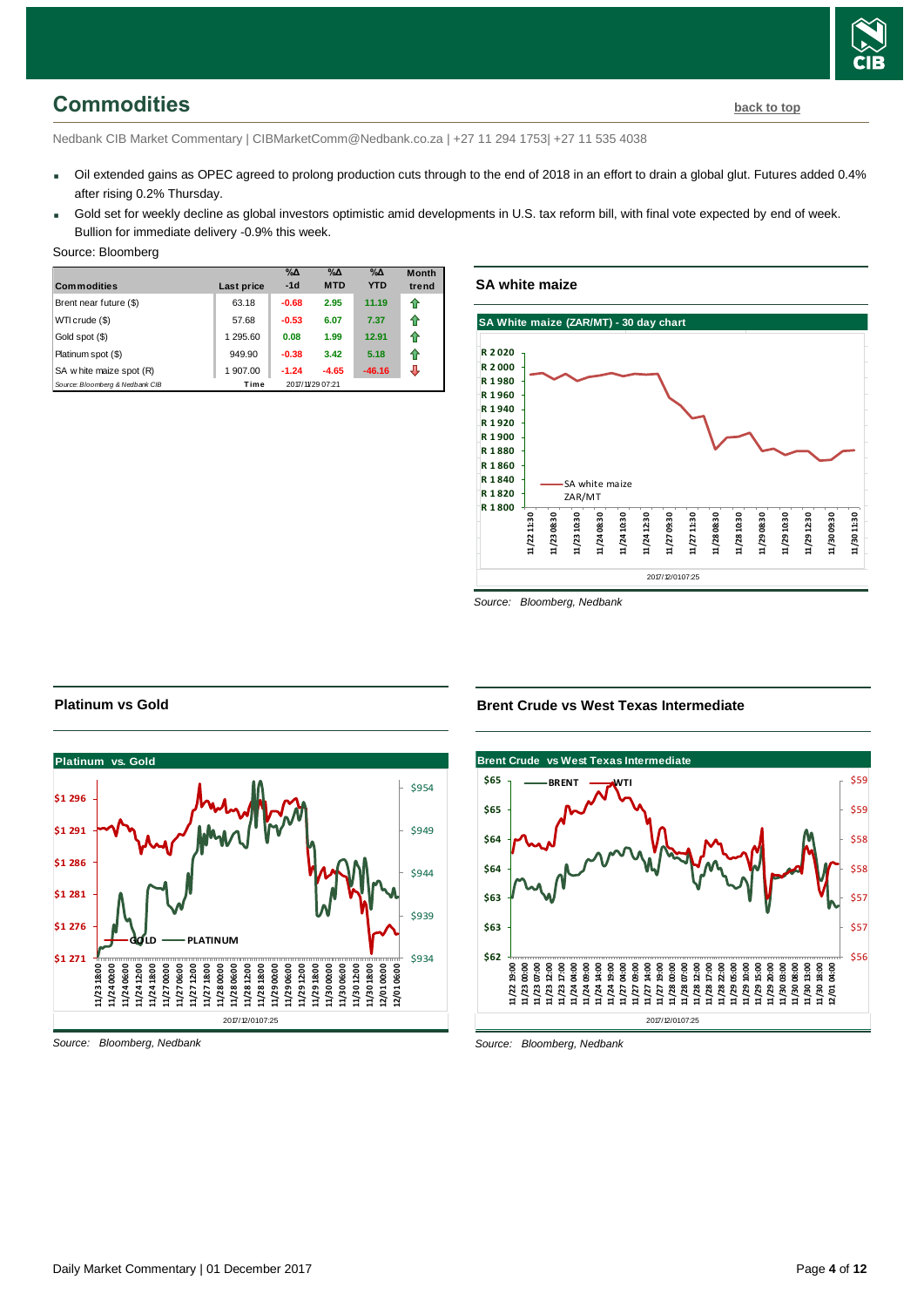

## <span id="page-4-0"></span>**Equities [back to top](#page-0-0)**

Cash equities | +2711 535 4030/31

#### **South Africa**

- The JSE ended the day lower, with the TOP40 losing 1.27%, dragged mostly lower by Naspers, which fell 3.1%. Volumes were heavy due the MSCI index rebalancing. Impala Platinum declined 8.15%, falling out of the index, while Kumba Iron Ore added 3% after being included. Harmony outperformed in the gold space, adding 5.3% after announcing that the planned shutdown at its Hidden Valley mine in Papua New Guinea was completed ahead of schedule, expecting that commercial levels of production will be achieved in the June quarter. The banking sector eased lower after recent strong gains, with the sector ending the day down 0.37%.
- The value traded at the close was R43.5 billion and the ZAR was trading at 13.62 vs the dollar.

#### **UK/Europe**

 European markets closed mostly lower on Thursday, with the FTSE100 underperforming in the region after the pound continued to move higher, trading at a two month high, on further signs of a breakthrough in the Brexit negotiations. Financial stocks weighed across the region, but Credit Suisse outperformed adding 1.96%after raising its 2018 profit targets. Energy stocks were firmer after OPEC and non-OPEC crude producers agreed to extend oil output cuts until the end of 2018, but pared gains in the late afternoon as the decision had already been priced in. In London, Newspaper company , Daily Mail and General Trust PLC tumbled 247% after reporting a pre-tax loss in fiscal2017. The DAX fell 0.33%, the CAC40 lost 0.47% and the FTSE ended the day down 0.9%.

#### **USA**

US markets closed sharply higher, with the S&P 500 closing at a record high and the Dow Jones broke above the 24000 mark for the first time after Republican Senator John McCain decided to back the tax bill, saying it would boost the economy. Upbeat economic data, also added to the sentiment, with a Labour Department showed a modest decrease in first time claims for unemployment benefits. Energy stocks outperformed, with transportation stocks, which would benefit from the corporate tax cuts, lifting industrials. The Dow added 1.39%, the S&P500 was up 0.82% and the Nasdaq rose 0.73%.

#### **Asia**

 Asian markets are trading mixed this morning. The Nikkei is experiencing a choppy session, swinging between gains and losses. Real Estate stocks were lower, while energy stocks outperformed and exporters were mixed. Chinese and Hong Kong stocks are lower, after manufacturing activity grew at its weakest pace in five months with input costs remaining high and tougher pollution measures weighed on business confidence. Tencent was down a further 2.16% at the time of writing. Australian stocks rose, heading for their fourth week of gains, tracking the strong close in the US last night. Eight out of the ten sectors rose, with energy stocks amongst the best performers.

| <b>Developed Markets</b>        | Last price | $\%$ $\Delta$<br>$-1d$ | $\%$ $\Delta$<br><b>MTD</b> | $\%$ $\Delta$<br><b>YTD</b> | <b>Month</b><br>trend |
|---------------------------------|------------|------------------------|-----------------------------|-----------------------------|-----------------------|
| Dow Jones                       | 24 272.35  | 1.39                   | 0.00                        | 22.82                       |                       |
| Nasdag                          | 6873.97    | 0.73                   | 0.00                        | 27.70                       | ⇛                     |
| S&P 500                         | 2647.58    | 0.82                   | 0.00                        | 18.26                       | ⇛                     |
| DJ Eurostoxx 50                 | 3569.93    | $-0.56$                | 0.00                        | 8.49                        | ⇛                     |
| <b>DAX</b>                      | 13 023.98  | $-0.29$                | 0.00                        | 13.44                       | ⇛                     |
| CAC                             | 5 372.79   | $-0.47$                | 0.00                        | 10.50                       | ⇛                     |
| <b>FTSE</b>                     | 7 326.67   | $-0.90$                | 0.00                        | 2.57                        | ⇛                     |
| ASX200                          | 5989.80    | 0.33                   | 0.33                        | 5.72                        | ♠                     |
| Nikkei 225                      | 22 843.93  | 0.52                   | 0.52                        | 19.51                       | ♠                     |
| <b>MSCI World</b>               | 2 077.36   | 0.54                   | 0.00                        | 18.62                       | ⇛                     |
|                                 |            | %Δ                     | %Δ                          | %Δ                          | <b>Month</b>          |
| <b>Emerging Markets</b>         | Last price | $-1d$                  | <b>MTD</b>                  | <b>YTD</b>                  | trend                 |
| Hang Seng                       | 29 163.42  | $-0.05$                | $-0.05$                     | 32.56                       | ⊕                     |
| Shanghai                        | 3 306.39   | $-0.33$                | $-0.33$                     | 6.53                        | ⇩                     |
| Brazil Bovespa                  | 71 970.99  | $-1.00$                | 0.00                        | 19.50                       |                       |
| India - NSE                     | 33 249.06  | 0.30                   | 0.30                        | 24.87                       | ♠                     |
| Russia Micex                    | 2 100.62   | $-1.10$                | 0.00                        | $-5.92$                     |                       |
| <b>MSCI</b> Emerging            | 1 120.79   | $-1.80$                | 0.00                        | 29.98                       |                       |
|                                 |            | %Δ                     | %Δ                          | %Δ                          | <b>Month</b>          |
| <b>SA Indices</b>               | Last price | $-1d$                  | <b>MTD</b>                  | <b>YTD</b>                  | trend                 |
| <b>JSE All Share</b>            | 59 772.83  | $-1.07$                | 0.00                        | 18.00                       | ⇛                     |
| Top 40                          | 53 269.83  | $-1.27$                | 0.00                        | 21.34                       |                       |
| Resi 10                         | 36 681.78  | $-0.86$                | 0.00                        | 14.24                       | ⇛                     |
| Indi 25                         | 83 064.41  | $-1.66$                | 0.00                        | 29.22                       |                       |
| Fini 15                         | 16 303.27  | $-0.49$                | 0.00                        | 8.13                        | ⇛                     |
| Source: Bloomberg & Nedbank CIB | Time       |                        | 2017/12/0107:25             |                             |                       |

#### **Short-term performance of SA equity indices**



<span id="page-4-1"></span>*Source: Bloomberg, Nedbank*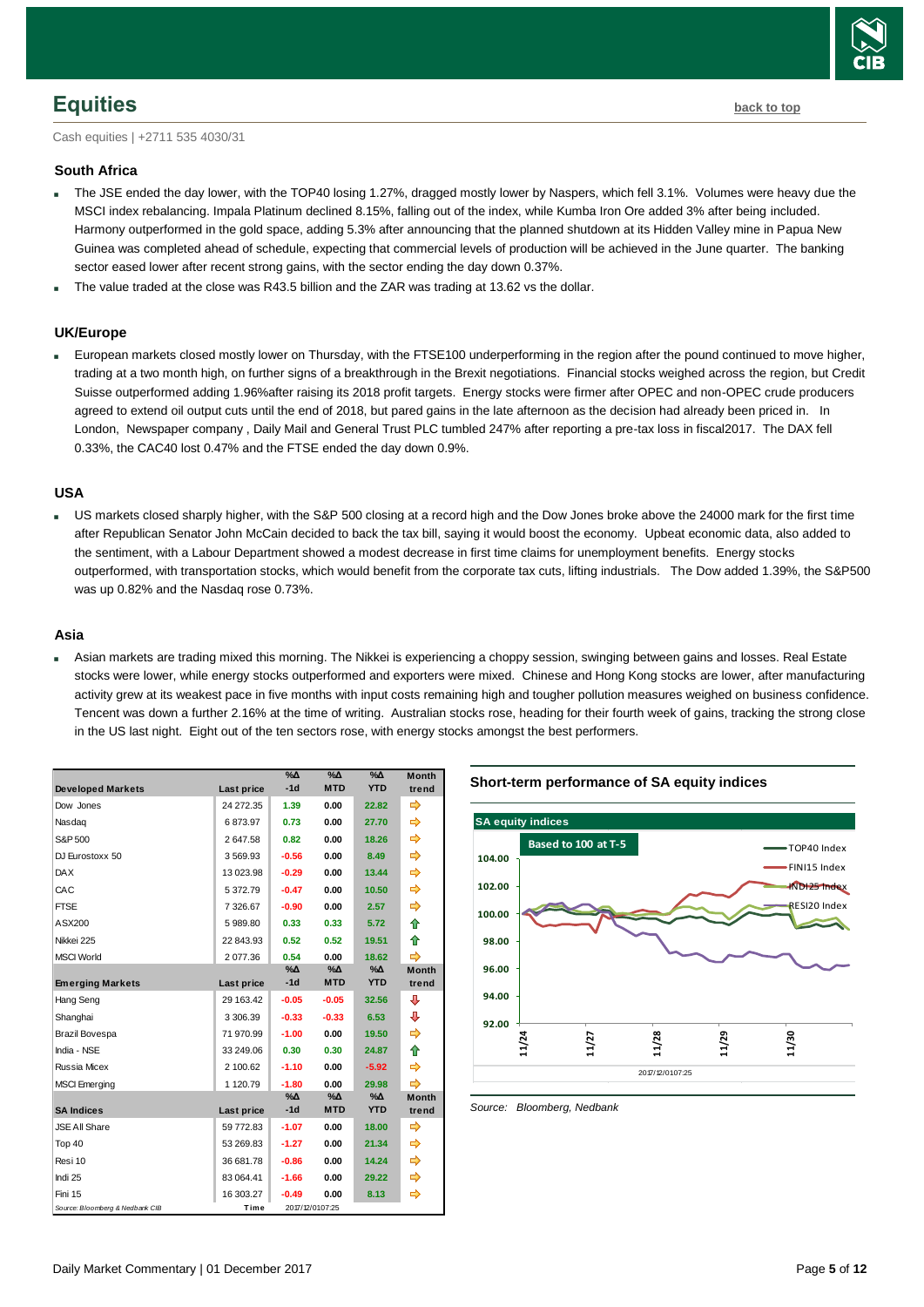# <span id="page-5-0"></span>**Last day to trade back to the contract of the contract of the contract of the contract of the contract of the contract of the contract of the contract of the contract of the contract of the contract of the contract of t**

Susan Correia [| Scorreia@Nedbankcapital.co.za](mailto:Scorreia@Nedbankcapital.co.za) | +27 11 295 8227

| <b>Share code</b> | Share name                           | Dividend / interest rate  |
|-------------------|--------------------------------------|---------------------------|
| 5 Dec 2017        |                                      |                           |
| <b>AFEP</b>       | AECI Limited 5.5% Pref               | dividend $@$ 52.127570cps |
| <b>ALP</b>        | <b>Atlantic Leaf Properties Ltd</b>  | Tender @ 1760cps          |
| <b>APF</b>        | Accelerate Prop Fund Itd             | dividend @ 28.777130cps   |
| <b>CML</b>        | <b>Coronation Fund Managers Ltd</b>  | dividend @ 217cps         |
| <b>CNDN</b>       | <b>Conduit Capital Limited Npl's</b> | Take up @ 200cps          |
| <b>CTK</b>        | <b>Cartrack Holdings Limited</b>     | dividend @ 18cps          |
| <b>DIA</b>        | Dipula Income Fund A                 | dividend $@$ 50.648920cps |
| DIB               | Dipula Income Fund B                 | dividend $@$ 53.658410cps |
| <b>GPA</b>        | Gemgrow Properties Ltd A             | dividend @ 26.087910cps   |
| <b>GPB</b>        | Gemgrow Properties Ltd B             | dividend @ 19.000010cps   |
| <b>IAP</b>        | Investec Australia Property Fund     | dividend $@$ 43.510980cps |
| <b>IDQ</b>        | <b>Indequity Group Itd</b>           | dividend @ 13.50cps       |
| <b>INL</b>        | Investec Ltd                         | dividend @ 200cps         |
| <b>INLP</b>       | Investec Bank Ltd Pref               | dividend @ 434.571660cps  |
| <b>INP</b>        | <b>Investec PIc</b>                  | dividend @ 200cps         |
| <b>INPR</b>       | <b>Invested Ltd Pref</b>             | dividend @ 405.575880cps  |
| MEI               | Mediclinic Int Plc                   | dividend $@$ 59.8720cps   |
| <b>MRP</b>        | Mr Price Group Ltd                   | dividend @ 279cps         |
| <b>PAN</b>        | <b>PAN Africa Resources PLC</b>      | dividend @ 8.279cps       |
| <b>PIK</b>        | Pick N Pay Stores Ltd                | dividend @ 33.4cps        |
| <b>SAR</b>        | Safari Investments RSA Ltd           | dividend @ 35cps          |
| <b>SPP</b>        | The Spar Group Ltd                   | dividend @ 435cps         |
| SSS               | Stor Age Prop Ltd                    | dividend $@$ 47.02cps     |
| <b>TCP</b>        | <b>Transaction Capital Ltd</b>       | dividend @ 25cps          |

*Source: JSE*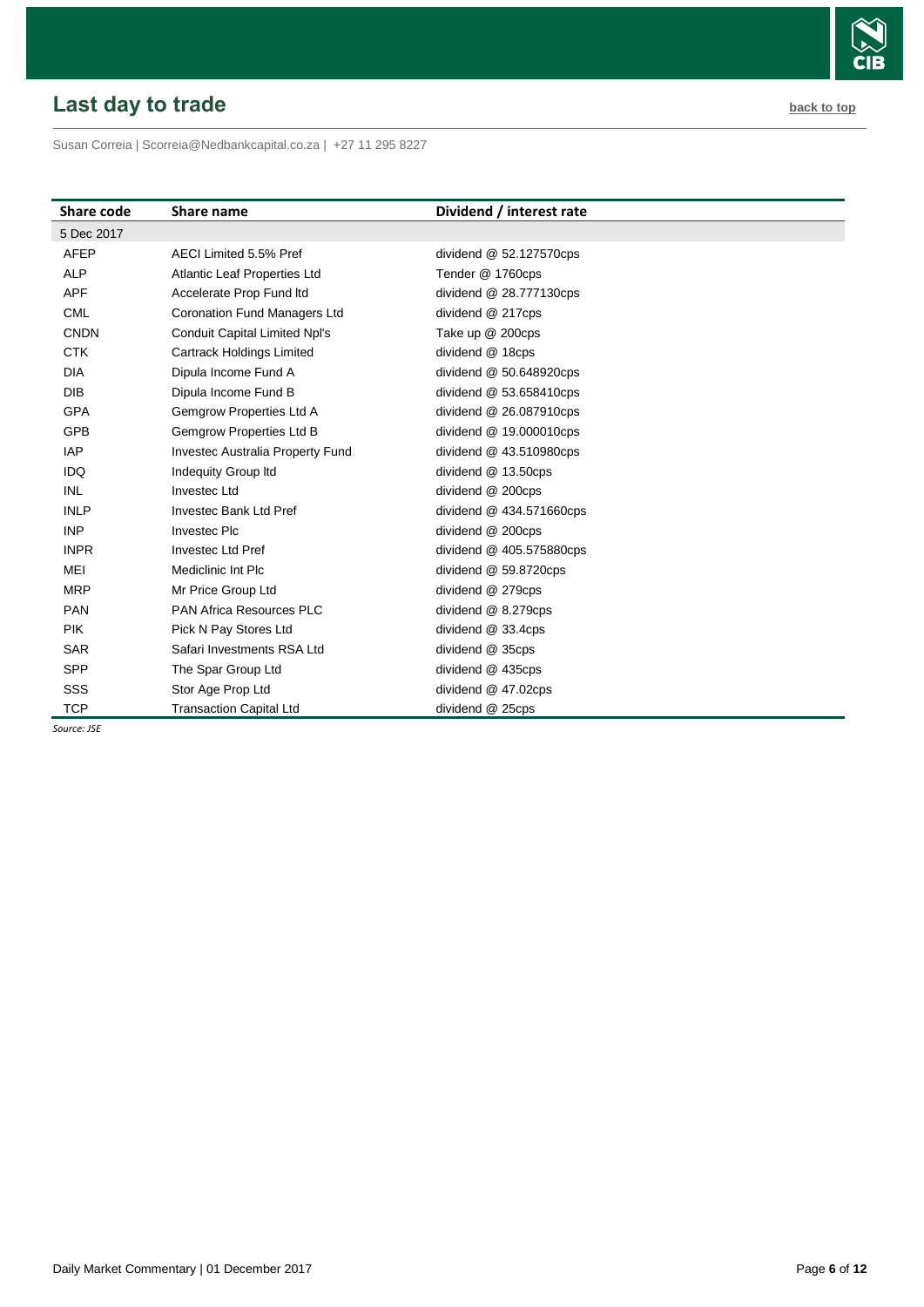# **JSE performance [back to top](#page-0-0) back to top**

Nedbank CIB Market Commentary | CIBMarketComm@Nedbank.co.za | +27 11 294 1753

| <b>Top40 constituents</b>             | Last price | %Δ<br>-1d | $\%$ $\Delta$<br><b>MTD</b> | $\% \Delta$<br><b>YTD</b> | Month<br>trend |
|---------------------------------------|------------|-----------|-----------------------------|---------------------------|----------------|
| AGL: Anglo American Plc               | 252.80     | $-0.96$   | 0.00                        | 29.57                     | ⇛              |
| ANG: Anglogold Ashanti Ltd            | 142.80     | 0.93      | 0.00                        | $-6.41$                   | ⇛              |
| APN: Aspen Pharmacare Holdings Lt     | 305.50     | $-2.55$   | 0.00                        | 7.73                      |                |
| <b>BGA: Barclays Africa Group Ltd</b> | 157.78     | -0.45     | 0.00                        | -6.47                     | ⇛              |
| BID: Bid Corp Ltd                     | 295.03     | $-1.00$   | 0.00                        | 20.35                     | ⇛              |
| BIL: Bhp Billiton Plc                 | 247.46     | $-1.12$   | 0.00                        | 13.16                     | ⇛              |
| BTI: British American Tobacco Plc     | 876.04     | $-2.40$   | 0.00                        | 12.51                     | ⇛              |
| BVT: Bidvest Group Ltd                | 191.36     | $-1.51$   | 0.00                        | 5.58                      | ⇛              |
| CFR: Financiere Richemont-Dep Rec     | 117.02     | $-0.99$   | 0.00                        | 28.96                     | ⇨              |
| CPI: Capitec Bank Holdings Ltd        | 984.79     | $-0.34$   | 0.00                        | 41.70                     | ⇛              |
| DSY: Discovery Ltd                    | 164.71     | $-0.18$   | 0.00                        | 43.85                     | ⇨              |
| FFA: Fortress Reit Ltd-A              | 17.25      | 0.00      | 0.00                        | 4.10                      | ⇨              |
| FFB: Fortress Reit Ltd-B              | 42.15      | 0.24      | 0.00                        | 30.37                     | ⇛              |
| <b>FSR: Firstrand Ltd</b>             | 56.35      | $-1.19$   | 0.00                        | 5.98                      | ⇨              |
| GFI: Gold Fields Ltd                  | 58.19      | 0.31      | 0.00                        | 33.49                     | ⇛              |
| GRT : Grow thpoint Properties Ltd     | 25.00      | 0.20      | 0.00                        | $-3.44$                   | ⇛              |
| INL: Investec Ltd                     | 95.04      | $-0.45$   | 0.00                        | 4.73                      | ⇨              |
| INP: Investec Plc                     | 94.80      | $-0.40$   | 0.00                        | 4.46                      | ⇨              |
| <b>ITU:</b> Intu Properties Plc       | 35.81      | $-0.64$   | 0.00                        | $-23.78$                  | ⇨              |
| LHC: Life Healthcare Group Holdin     | 26.11      | $-1.36$   | 0.00                        | $-13.92$                  | ⇨              |
| MEI: Mediclinic International Plc     | 101.06     | 2.60      | 0.00                        | $-22.26$                  |                |
| MND: Mondi Ltd                        | 325.08     | $-1.13$   | 0.00                        | 16.10                     |                |
| MNP: Mondi Plc                        | 325.34     | -1.47     | 0.00                        | 16.73                     | ⇨              |
| MRP: Mr Price Group Ltd               | 208.01     | $-2.32$   | 0.00                        | 30.37                     | ⇨              |
| MTN: Mtn Group Ltd                    | 129.27     | 0.74      | 0.00                        | 2.46                      |                |
| NED: Nedbank Group Ltd                | 231.30     | 1.83      | 0.00                        | $-2.87$                   | ⇨              |
| NPN: Naspers Ltd-N Shs                | 3 687.71   | $-3.18$   | 0.00                        | 83.22                     | ⇨              |
| NRP: Nepi Rockcastle Plc              | 213.36     | 1.16      | 0.00                        |                           | ⇨              |
| NTC: Netcare Ltd                      | 22.50      | 0.40      | 0.00                        | -29.33                    | ➾              |
| OML: Old Mutual Plc                   | 36.37      | $-1.33$   | 0.00                        | 5.60                      |                |
| RDF: Redefine Properties Ltd          | 10.12      | $-0.20$   | 0.00                        | $-9.56$                   | ➾              |
| REM: Remgro Ltd                       | 214.00     | 0.63      | 0.00                        | $-4.06$                   |                |
| RMH: Rmb Holdings Ltd                 | 66.92      | $-0.59$   | 0.00                        | 0.78                      |                |
| RNI: Reinet Investments Sca           | 290.00     | -1.98     | 0.00                        |                           | ➡              |
| SAP: Sappi Limited                    | 97.29      | $-3.07$   | 0.00                        | 8.16                      | ➾              |
| SBK: Standard Bank Group Ltd          | 173.00     | $-0.10$   | 0.00                        | 14.00                     | ➾              |
| SHP: Shoprite Holdings Ltd            | 227.85     | 0.37      | 0.00                        | 32.89                     | ➾              |
| SLM: Sanlam Ltd                       | 78.26      | -1.19     | 0.00                        | 24.42                     | ⇨              |
| SNH: Steinhoff International H Nv     | 56.26      | $-0.42$   | 0.00                        | $-21.07$                  | ➾              |
| SOL: Sasol Ltd                        | 430.00     | 1.09      | 0.00                        | 7.80                      | ⇨              |
| TBS: Tiger Brands Ltd                 | 417.47     | 1.91      | 0.00                        | 4.94                      | ⇨              |
| VOD: Vodacom Group Ltd                | 145.06     | $-0.27$   | 0.00                        | $-4.82$                   | ⇨              |
| WHL: Woolw orths Holdings Ltd         | 58.00      | $-0.46$   | 0.00                        | $-18.33$                  | ⇨              |
| Source: Bloomberg & Nedbank CIB       | Time       |           | 2017/12/0107:25             |                           |                |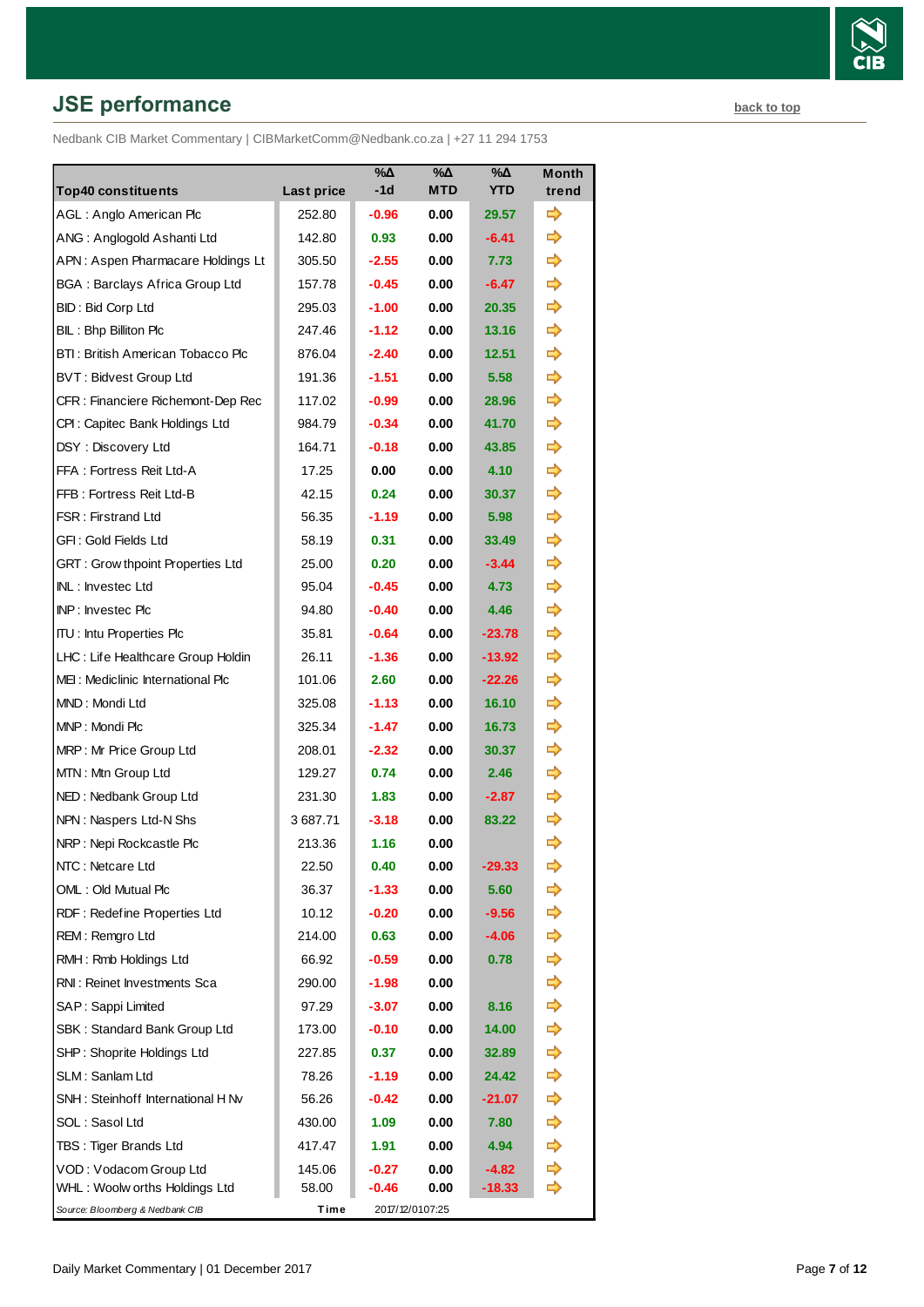

## <span id="page-7-0"></span>**Economics [back to top](#page-0-0)**

Nedbank CIB Market Commentary | CIBMarketComm@Nedbank.co.za | +27 11 294 1753

#### **US**

- US personal income growth remained unchanged at 0.4% m/m in October The uptick mainly came from rental income, personal income assets and social security benefits. On an annualised basis, personal income growth was a strong 3.4% y/y, indicating that consumer trends may remain positive over the medium term.
- Personal spending growth fell to 0.3% m/m, from 0.9% in September, in line with consensus. Spending on durable goods declined, while spending on services eased marginally. Consequently, the savings rate rose to 3.2%, from 3% in September.
- The PCE deflator fell to 1.6% y/y in October, from 1.7% previously. This was due to a decline in durable goods purchases and growth in purchases of non-durable goods easing, while energy prices fell.

**Synopsis: The Fed seems on track on their path of gradual monetary policy tightening, with the last rate hike for the year likely to come in December, and 3 rate hikes in 2018. However, the recent shift in focus towards financial conditions and the fact that higher interest rates are not having the desired impact on asset prices and may warrant revisions to the pace of tightening if there are any adverse developments within financial markets over the long-run.**

#### **Europe**

- The Eurozone unemployment rate fell to 8.8% in October, from 8.9% previously, beating expectations for no change. Declines in unemployment were seen in Ireland, France, Malta and Belgium. Youth unemployment also decline in the Eurozone, but rose sharply in Spain and Portugal.
- Eurozone CPI rose to 1.5% y/y in November, from 1.4% previously, worse than forecasts of 1.6%. Core inflation remained unchanged, and this indicates that underlying price pressures remains sluggish. The key driver of inflation was energy prices, which rose 4.7% y/y, from 3% previously. Food, alcohol and tobacco prices eased, while services inflation remained unchanged.

**Synopsis: The ECB remains very dovish despite announcing tapering of its QE programme. This is due to inflation remaining below the 2% target and unlikely to reach this target over the medium term. However, the economic recovery remains upbeat and buoyed by local demand and global trade.**

#### **Japan**

- The Japanese unemployment rate remained unchanged at 2.8% in October, in line with forecasts. The jobs-to-applicants ratio continued to climb, indicative of a shrinking workforce and tightening labour market.
- Japanese CPI fell sharply in October, to 0.2% y/y, from 0.7% previously, in line with forecasts. However the core measure remained unchanged at 0.2%. In contrast, the Tokyo CPI rose modestly, which may be a leading indicator of inflation in the rest of the country. Food prices fell sharply infot deflation, along with most other smaller subcomponents. Only transport, utilities and communication costs rose in October.
- Household spending remained weak, with no growth in October, from the 0.3% contraction previously. Spending remains unsupportive of economic growth, and will likely detract from growth in the near term. The only item that households ramped up their spending on was education. The rest of the goods categories continued to reflect contraction, or very weak growth in spending.

#### **Synopsis: The BOJ is unlikely to undertake explicit monetary tightening just yet, as inflation remains below the 2% target, despite rising marginally recently.**

#### **SA**

- SA PPI eased to 5% y/y in October, from 5.2% previously, in line with consensus. The food and beverage category had a material disinflationary impact on PPI, as a result of lower protein inflation. The main inflationary driver was still 'coke, petroleum and chemicals'. PPI is expected to remain subdued in the near term, but rise gradually in 2018, placing some upside pressure on headline inflation.
- SA's monthly budget turned a deficit of R34.8 billion in October, from R3.5 billion in September, worse than our forecast of R28 billion. Expenditures rose 2.6% m/m, while revenues slumped 27.8% m/m in October. The main decline came from corporate taxes, but this was mainly due to seasonal trends. Gross tax revenue growth is currently 5.9% fyoy, compared to 6.14% growth targeted by the recent MTBPS. Given subdued confidence levels, an increase in tax avoidance and a decline in tax morality, we are unlikely to see significant improvement in revenue collection over the medium term. Even though the second half of the fiscal year generally attracts better revenue growth, much of the damage has already been done in the first half – this implies that the hurdle rate is much higher for even seasonal trends to try and absolve. The run rate of revenue collection for the FYTD is currently 49.6%, compared to 52.3% collected during the same period last year, while expenditures incurred are still palatable at 56.5%, compared to 57.3% spent in the same period last year. The YTD deficit stands at a staggering R180 billion, compared to R153 billion last year. The full-year deficit projected by NT is R219 billion, or 4.7% of GDP.
- SA's trade balance posted a surprise surplus in October, of R4.6 billion, from R4.5 billion in September, better than consensus of –R5.5 billion. Contrary to expectations for imports to surge as a result of a wholesale re-stock ahead of the festive season, imports only rose 2.3% m/m, while export growth was 2.2%. Because of the surge in exports for the YTD, even if we see marginal increases in imports in the near term, the trade balance will probably still remain in a surplus as a result of a large base. Exports were driven by base metals, chemicals and minerals, while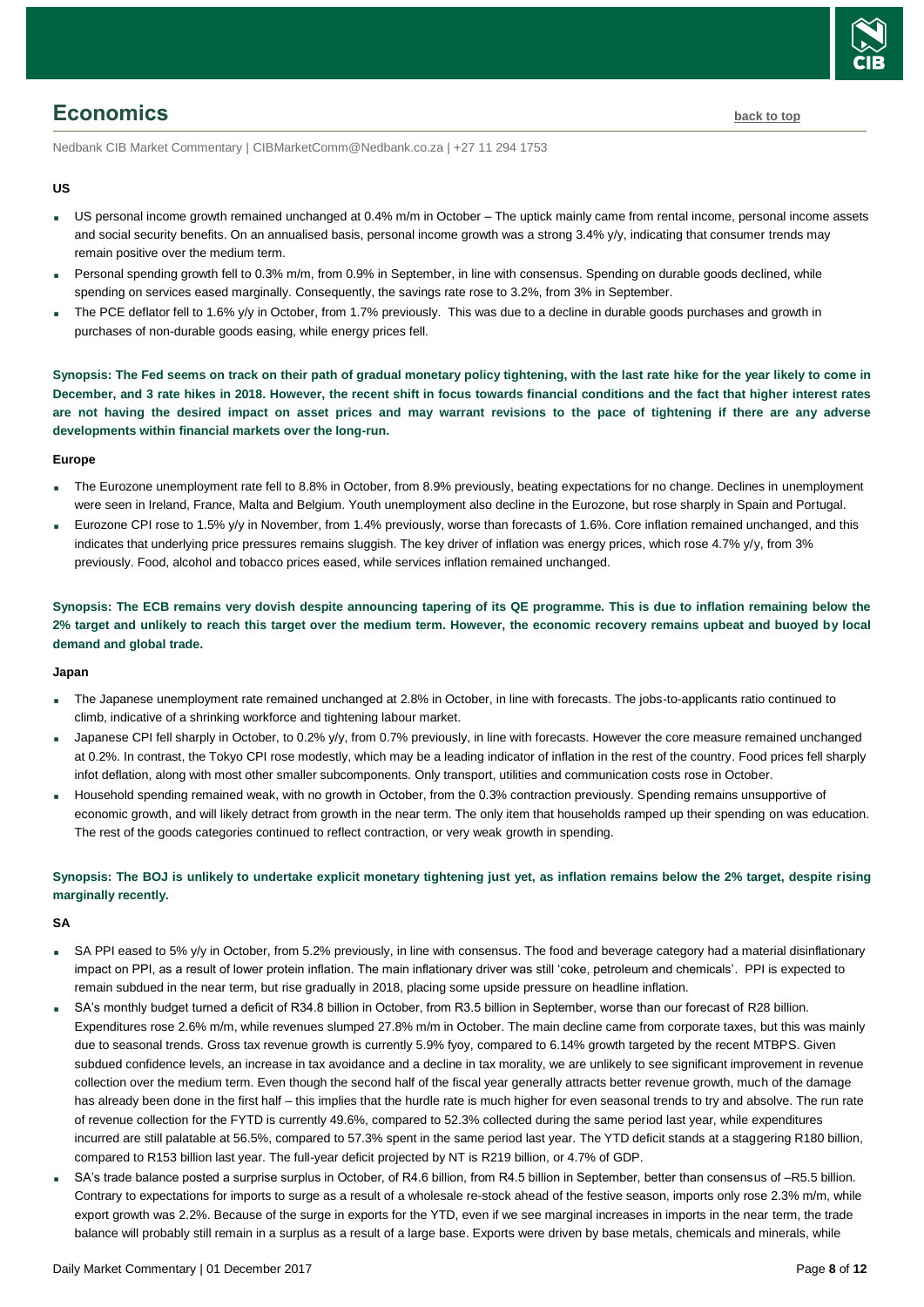

imports of wood, machinery and electronics and precious metals were some of the key drivers in October. Exports were primarily driven by Africa and Europe, while imports from Asia surged. For the YTD, the trade surplus is currently sitting at R51.6 billion, from a deficit of R9.9 billion during the same period last year – this is due to a 6.6% y/y increase in exports and a 0.2% contraction in imports this year. Should global growth keep global trade upbeat, SA may continue to be a beneficiary of improved global demand.

**Synopsis: While growth is expected to remain below potential over the medium term, possible changes in the political landscape will impact growth significantly over this period. Inflation is expected to remain below 6% until 2019, but there are significant upside risks to the CPI profile, hence we believe that the window of opportunity for further easing has closed.**



**Significant slippage envisioned in the MTBPS, materialises in October**



*Source: Bloomberg, Nedbank*

*Source: Bloomberg, Nedbank*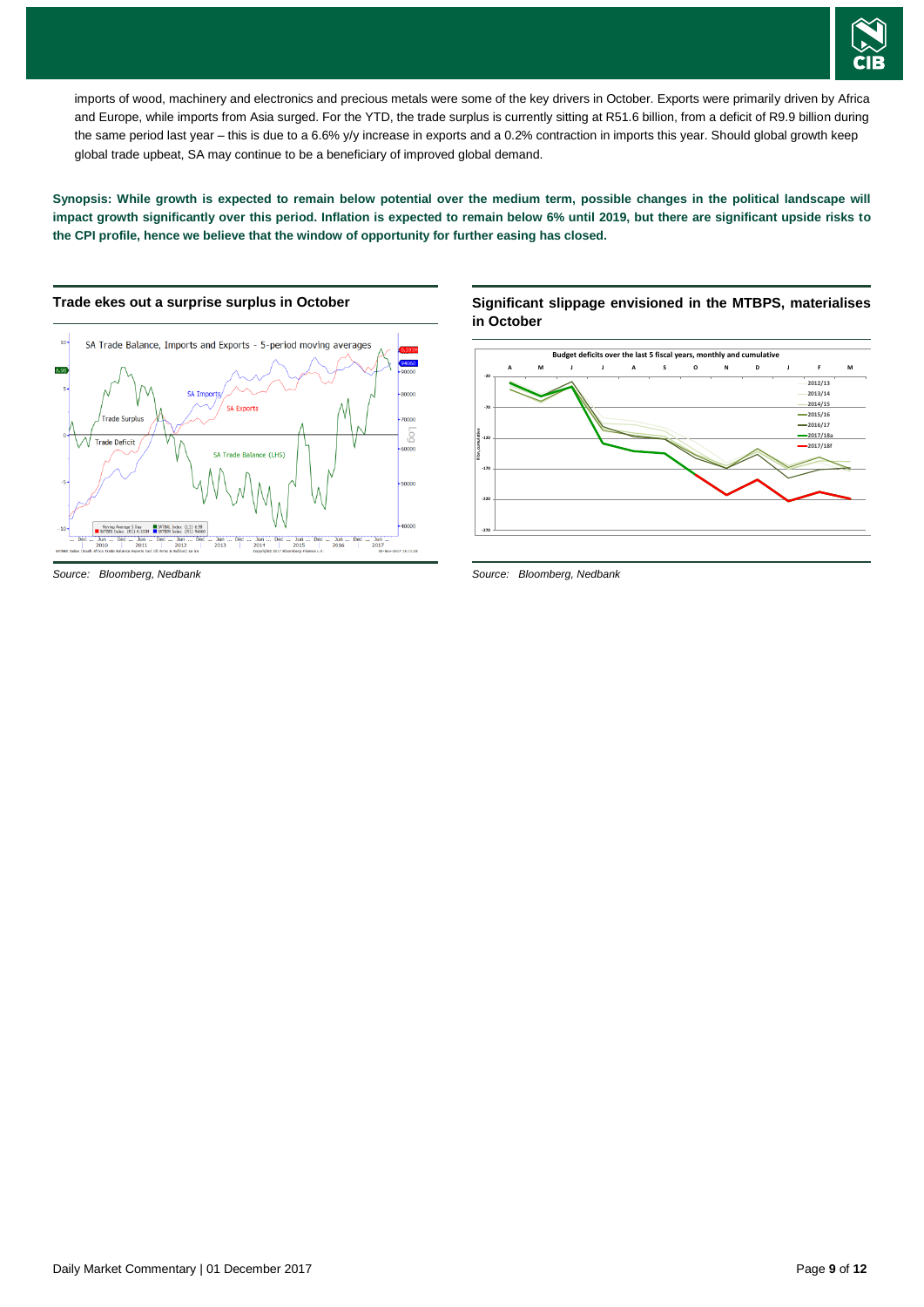

# <span id="page-9-0"></span>**Economic calendar [back to top](#page-0-0)**

Nedbank CIB Market Commentary | CIBMarketComm@Nedbank.co.za | +27 11 294 1753

|             | <b>Country Event</b> |                                      | Period           | <b>Survey</b> | <b>Actual</b> | Prior            | <b>Revised</b>   |
|-------------|----------------------|--------------------------------------|------------------|---------------|---------------|------------------|------------------|
| 30-November |                      |                                      |                  |               |               |                  |                  |
| 01:50 AM    | <b>JN</b>            | <b>Industrial Production YoY</b>     | OCT <sub>P</sub> | 7.10%         | 5.90%         | 2.60%            |                  |
| 09:00 AM    | <b>GE</b>            | Retail Sales YoY                     | <b>OCT</b>       | 2.80%         | $-1.40%$      | 4.10%            |                  |
| 11:30 AM    | <b>SA</b>            | PPI YoY                              | <b>OCT</b>       | 5.00%         | 5.00%         | 5.20%            |                  |
| 12:00 PM    | EC                   | CPI Core YoY                         | NOV A            | 1.00%         | 0.90%         | 0.90%            |                  |
| 12:00 PM    | EC                   | Unemployment Rate                    | OCT              | 8.90%         | 8.80%         | 8.90%            |                  |
| 12:00 PM    | EC                   | CPI Estimate YoY                     | <b>NOV</b>       | 1.60%         | 1.50%         | 1.40%            |                  |
| 02:00 PM    | <b>SA</b>            | <b>Trade Balance Rand</b>            | OCT              | $-5.5b$       | 4.6b          | 4.0 <sub>b</sub> | 4.5 <sub>b</sub> |
| 02:00 PM    | <b>SA</b>            | South Africa Budget                  | <b>OCT</b>       |               | ZAR-34.8b     | ZAR-3.5b         |                  |
| 03:30 PM    | US                   | Initial Jobless Claims               | <b>NOV 25</b>    | 240k          | 238k          | 239k             |                  |
| 03:30 PM    | <b>US</b>            | <b>Continuing Claims</b>             | <b>NOV 18</b>    | 1890k         | 1957k         | 1904k            |                  |
| 03:30 PM    | <b>US</b>            | PCE Core YoY                         | OCT              | 1.40%         | 1.45%         | 1.30%            | 1.40%            |
| 03:30 PM    | <b>US</b>            | PCE Deflator YoY                     | OCT              | 1.50%         | 1.60%         | 1.60%            | 1.70%            |
| 03:30 PM    | <b>US</b>            | Personal Income                      | OCT              | 0.30%         | 0.40%         | 0.40%            |                  |
| 03:30 PM    | US                   | Personal Spending                    | <b>OCT</b>       | 0.30%         | 0.30%         | 1.00%            | 0.90%            |
| 03:30 PM    | US                   | Real Personal Spending               | OCT              | 0.20%         | 0.10%         | 0.60%            | 0.50%            |
| 04:45 PM    | <b>US</b>            | Chicago Purchasing Manager           | <b>NOV</b>       | 63.0          | 63.9          | 66.2             |                  |
| 01-December |                      |                                      |                  |               |               |                  |                  |
| 12:00 AM    | <b>SA</b>            | Naamsa Vehicle Sales YoY             | <b>NOV</b>       |               | 4.6%          | 4.6%             |                  |
| 01:30 AM    | JN                   | Jobless Rate                         | OCT              | 2.80%         | 2.80%         | 2.80%            |                  |
| 01:30 AM    | JN                   | Job-To-Applicant Ratio               | OCT              | 1.52          | 1.55          | 1.52             |                  |
| 01:30 AM    | JN                   | Overall Household Spending YoY       | OCT              | $-0.30%$      | 0.00%         | $-0.30%$         |                  |
| 01:30 AM    | JN                   | Natl CPI YoY                         | OCT              | 0.20%         | 0.20%         | 0.70%            |                  |
| 03:45 AM    | <b>CH</b>            | Caixin China PMI Mfg                 | <b>NOV</b>       | 50.9          | 50.8          | 51.0             |                  |
| 10:55 AM    | <b>GE</b>            | Markit/BME Germany Manufacturing PMI | NOV F            | 62.5          |               | 62.5             |                  |
| 11:00 AM    | EC                   | Markit Eurozone Manufacturing PMI    | NOV F            | 60.0          |               | 60.0             |                  |
| 11:00 AM    | <b>SA</b>            | <b>Barclays Manufacturing PMI</b>    | <b>NOV</b>       |               |               | 47.8             |                  |
| 11:30 AM    | UK                   | Markit UK PMI Manufacturing SA       | <b>NOV</b>       | 56.5          |               | 56.3             |                  |
| 05:00 PM    | <b>US</b>            | <b>ISM Manufacturing</b>             | <b>NOV</b>       | 58.3          |               | 58.7             |                  |
| 04-December |                      |                                      |                  |               |               |                  |                  |
| 11:30 AM    | EC                   | Sentix Investor Confidence           | <b>DEC</b>       | 33.6          |               | 34.0             |                  |
| 12:00 PM    | EC                   | PPI YoY                              | OCT              | 2.6%          |               | 2.9%             |                  |
| 05:00 PM    | US                   | Cap Goods Orders Nondef Ex Air       | OCT <sub>F</sub> |               |               | $-0.5%$          |                  |
| 05:00 PM    | US                   | Durables Ex Transportation           | OCT <sub>F</sub> |               |               | 0.40%            |                  |
| 05:00 PM    | US                   | Durable Goods Orders                 | OCT <sub>F</sub> | 0.0%          |               | $-1.2%$          |                  |
| 05:00 PM    | <b>US</b>            | <b>Factory Orders</b>                | OCT              | $-0.4%$       |               | 1.4%             |                  |
| 05:00 PM    | <b>US</b>            | Factory Orders Ex Trans              | OCT              |               |               | 0.7%             |                  |
|             |                      |                                      |                  |               |               |                  |                  |

**Source: Bloomberg 2017/12/01 07:24**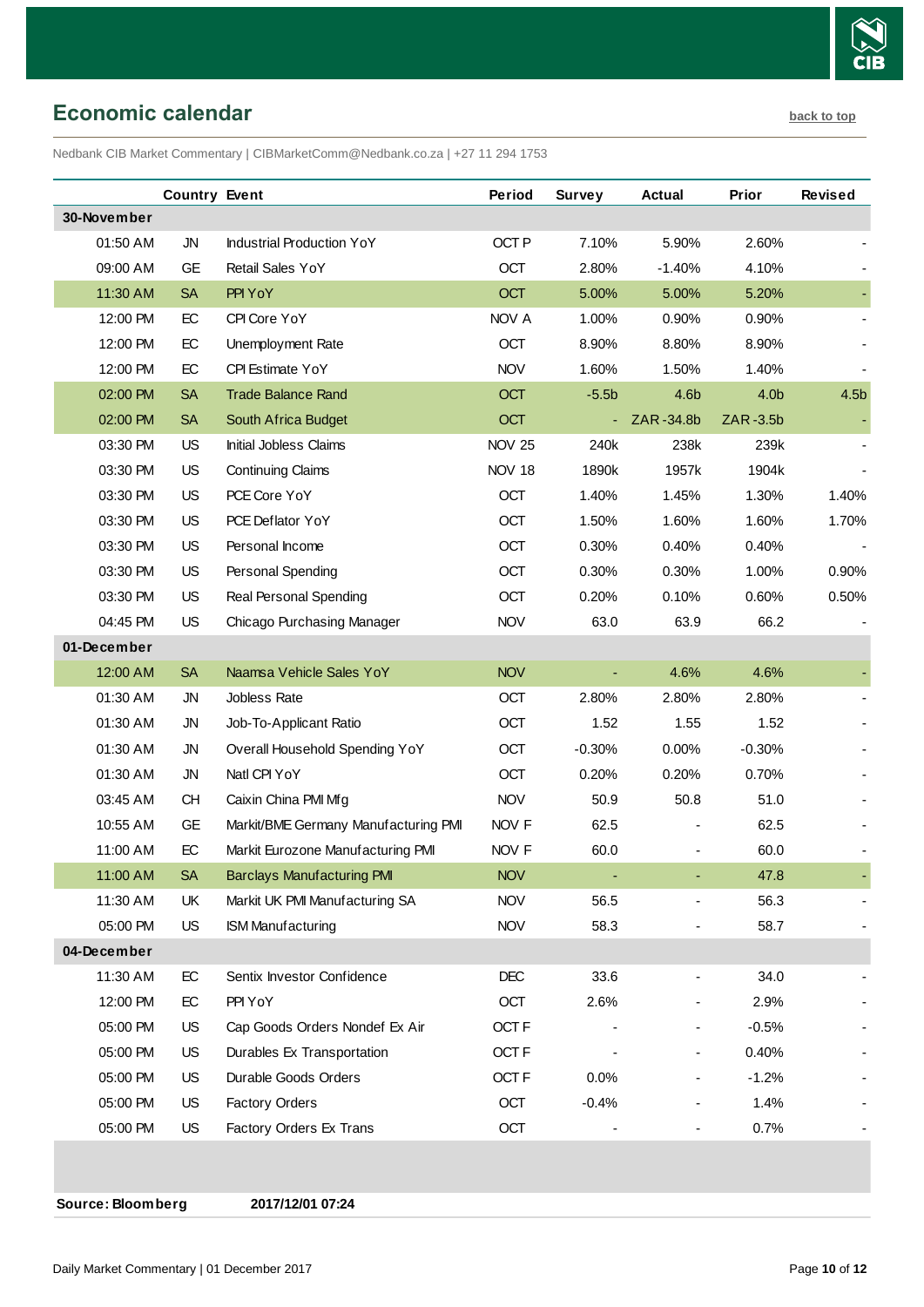

# <span id="page-10-0"></span>**Contacts**

**Treasury: Economic Analyst Reezwana Sumad** (011) 294 1753

**ALM Portfolio Management** (011) 535 4042

**Equities Sales and Distribution** (011) 535 4030/31

**Forex Institutional Sales Desk** (011) 535 4005

**Interest Rate Swaps & FRA's Trading** (011) 535 4004

**Money Market Institutional Sales Desk** (011) 535 4008

**Bond Trading** (011) 535 4021

**Forex Business Banking Sales Desk** (011) 535 4003

**Forex Retail Sales Desk** (011) 535 4020

**Money Market Business Banking Sales Desk** (011) 535 4006

**Non Soft & Soft Commodities Trading** (011) 535 4038

**Credit Derivatives**  (011) 535 4047

**Forex Corporate Sales Desk** JHB (011) 535 4002; DBN (031) 327 3000; CTN (021) 413 9300

**Inflation Trading** (011) 535 4026

**Money Market Corporate Sales Desk** JHB (011) 535 4007; DBN (031) 327 3000; CTN (021) 413 9300

**Preference shares desk** (011) 535 4072